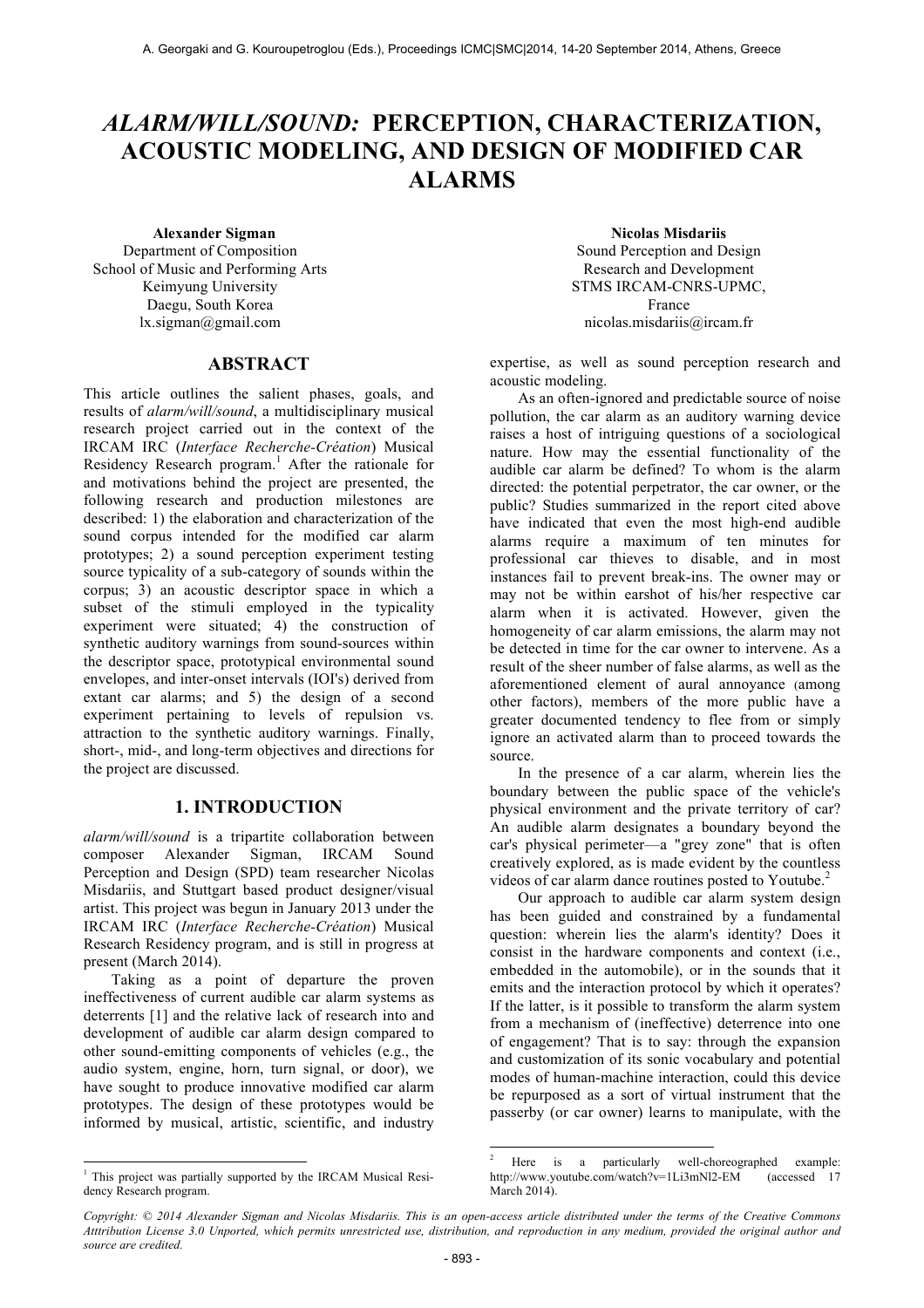help of audio-visual feedback? By the same token: could the alarm gain sensitivity to more physical parameters than simply physical proximity? Could temporal variation in these physical parameters trigger time-varying sonic responses? At this point, it is worth mentioning that the aim of the study is not! at least, in the short term! to address mnemonic and learning issues attached to auditory warning stimuli. Even if these mechanisms could radically change the way people react to alarms, our investigation do not pertain directly to how people integrate over time the information induced by an alarm. This is a question that would require a long-term experimental paradigm to accurately and rigorously investigate.

Indeed, it was not our intent purely to focus upon enhancing the car alarm's deterrence effectiveness. Non-audible devices such as the Lojack system $3$  have been associated with a high documented vehicle recovery rate. Rather than entirely *replacing* an existing system in service of security enhancement, the focus has been placed on *expanding* and *enhancing* this system's functionality and sonic potential. Despite the seemingly unique nature of the project and the collaborative model underlying it, aspects of *alarm/will/sound* are in fact extensions of Matthias Megyeri's work on domestic security systems $4$  and Alexander Sigman's compositional interests in the influence of sonic phenomena in physical environments on the aesthetics of the composer/sound artist and the impact that a composer/sound artist may have on transforming the physical environment (and by extension, the human behaviors therein).<sup>5</sup> The IRCAM Sound Design and Perception research team's involvement with the automobile industry has assumed the form of a partnership with Renault on sound design for electric vehicles (in collaboration with composer Andrea Cera), a follow-up study on electric vehicle detectabilty in urban environments [2], and an earlier study on car horn sound quality [3]. Research topics in the domain of human-machine interaction has included the influence of audio features on perceived urgency and its application to car interior Human-Machine Interfaces [4] and the influence of naturalness of auditory feedback of an interface on perceived usability and pleasantness [5]. In addition, Sigman's background in Cognitive Science and timbre perception has been relevant to the project's collaborative model. It is thus hoped that both the artistic and research outcomes *alarm/will/sound* will contribute not only to the understanding and development of vehicle alarm systems specifically, but also to the design and classification of auditory warnings in general.

 $\overline{a}$ 

<sup>3</sup> http://www.lojack.com/Home (accessed 17 March 2014). 4 E.g., *Sweet Dreams Security*, a commercial line of security products developed and distributed by Megyeri: http://www.sweetdreamssecurity.com/sweetdreamssecurity.html<br>(accessed 17 March 2014)

# **2. PROJECT PHASES AND GOALS**

For practical purposes, the project was divided into four primary phases: three research and production phases (see Figure 1) and one presentation and user experience documentation phase. The first phase was devoted to the production and characterization of a corpus of potential alarm sounds. Subsequently, a sound perception experiment in sound source identifiability was designed and conducted on a significant portion of the corpus, in order to focus on acoustic properties, rather than exclusively to sound causality. A subset of the stimuli used in this experiment was then placed within an acoustic features descriptor space. Phase III has consisted of constructing synthetic auditory warnings via the integration of the source-sounds within the descriptor space, prototypical auditory warning temporal morphologies, and the inter-onset intervals (IOI's) of real car alarm sounds. These synthetic warnings will then be tested for their respective capacities for repulsion vs. attraction in a second experiment. Concurrently, Matthias Megyeri is developing hardware designs for the eventual prototypes, which will be exhibited as interactive installations in public and gallery spaces during the final phase of the project.

Given the breadth of *alarm/will/sound,* we have decide to focus in the present article on the sound corpus elaboration and characterization process of Phase I, the source typicality experiment and acoustic feature modeling completed during Phase II, and the synthetic auditory warning construction and deterrence vs. engagement experiment of the third phase. All of these project achievements pertain to the creation of semantic and acoustic classification of the alarm prototype sounds. The classification methodologies employed will be critical to both subsequent research and to exhibiting the prototypes in an interactive art installation context.



**Figure 1.** The three primary project phases. "XP1" and "XP2" refer to "Experiment 1" and "Experiment 2," respectively.

 $\frac{1}{2}$  Sigman's *VURTRUVURT* (2011) for prepared violin and live electronics and *down the bottle* (2012) for bass flute, installation, and live electronics—both members of the *VURT* cycle—reflect these interests. Scores and recordings to both works may be found on the composer's website: http://lxsigman.com/media/audio.htm (accessed 17 March 2014).

*Copyright: © 2014 Alexander Sigman and Nicolas Misdariis. This is an open-access article distributed under the terms of the Creative Commons Atttribution License 3.0 Unported, which permits unrestricted use, distribution, and reproduction in any medium, provided the original author and source are credited.*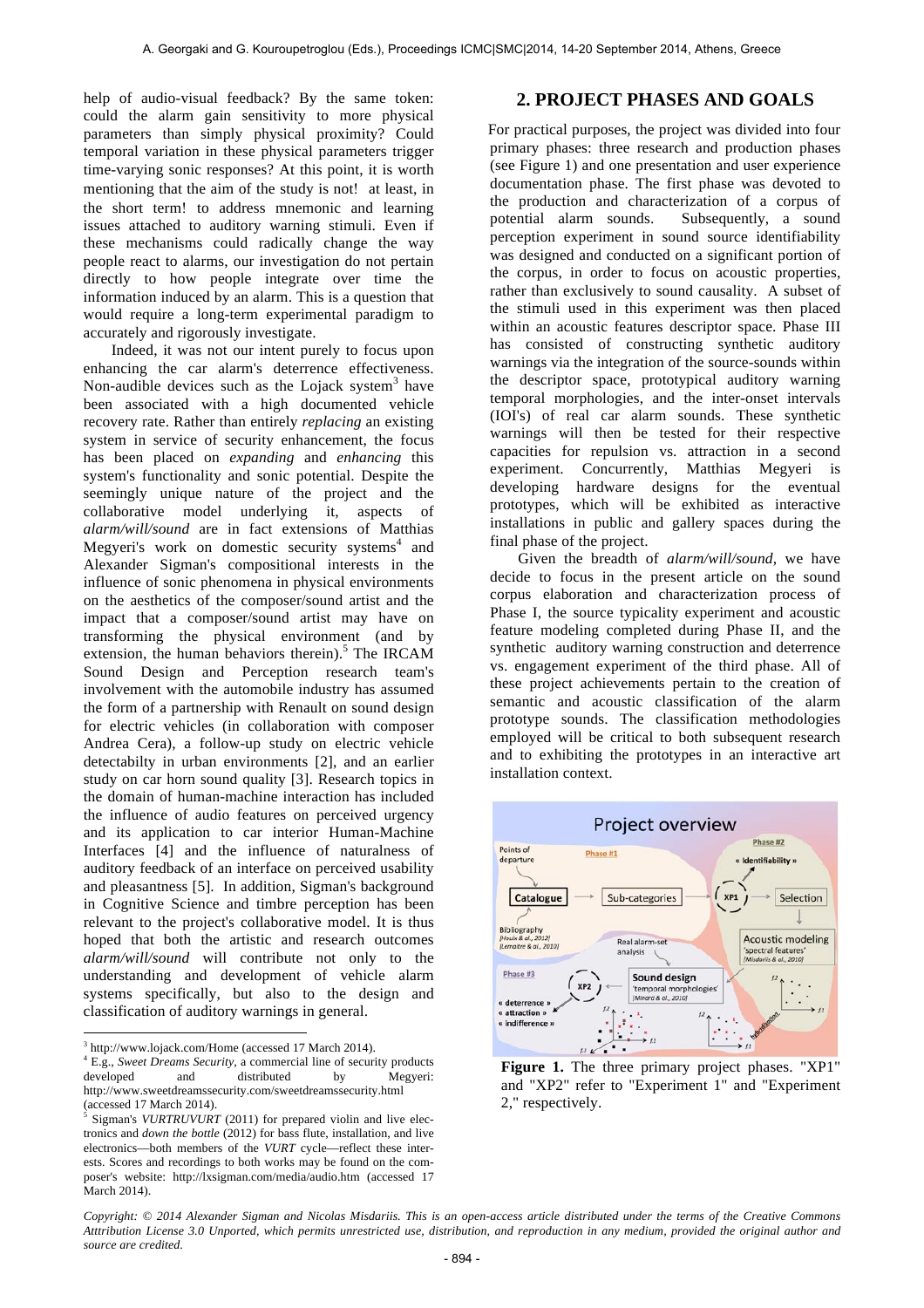### **3. BACKGROUND**

Besides the IRCAM Sound Perception and Design team studies mentioned above, several important researches have informed each stage of the project. Initially, a survey of historical audible alarm patents and current standards was made. Sound corpus construction was guided both by classic twentieth century approaches to timbral classification (e.g., Pierre Schaeffer's *Traité des objets musicaux* [6]), as well as more recent studies in environmental sound categories (e.g., Houix et al, 2012 [7]). Formal components were also extracted from Olivier Claude's 2006 thesis *La recherche intelligente des sons*  [8], where taxonomies of natural, animal, human, and object/machine sounds are proposed, such that sounds within these taxonomies are organized into limited sets of morphological, causal (physical), and semantic subcategories.

In Ballas (1993) [9], acoustic, ecological, perceptual, and cognitive factors that influence the identification of current environmental sounds were evaluated. As is explained in Section 5.2, this study was particularly relevant to the sound causality confidence rating protocol utilized in Experiment 1.

The acoustic modeling step was largely informed by several studies done on the definition of an exhaustive set of acoustic features—at first dedicated to musical sounds (Peeters et al, 2002 [10]) and the identification of some of these features that are best suitable for describing similarities and differences of environmental sounds.

The auditory warning construction was grounded on the standard template defined by Patterson (1990) [12] and, among others, the direction taken by Edworthy (2011) [13] to extend the conception of the inner structure of such signals was considered. Moreover, our own auditory warning design process was also based on prototypes of morphological profiles found out by Minard et al. (2010) [14] from an environmental sound corpus.

Finally, existing auditory design in automobiles (Yamauchi et al, 2004 [15], Kuwano et al 2007 [16]), and approaches to the synthesis of new auditory warnings in military helicopters (Patterson 1999 [17]) and intensive care units (Stanton & Edworthy, 1998 [18]) were also taken into account in this process.

# **4. SOUND CORPUS TAXONOMY AND SOURCES**

The first phase of the project entailed the elaboration and characterization of a sound corpus to apply to the modified car alarm prototypes. As is presented in Figure 2, the sound corpus taxonomy consists of three primary categories: individual sounds, "auditory scenes," or sound complexes, and real car alarm sounds (i.e., the standard repertoire of six auditory warnings typical of audible car alarm systems). The Individual Sound category is further divided into 1) Synthetic/Electroacoustic; 2) Vocal; 3) Film Danger Icons; and 4) Industrial/Mechanical Sounds. Further subdivisions were made along semantic/contextual and—particular at the lowest levels of the taxonomy—acoustic lines.

Among the non-synthetic sounds in all three primary categories, the majority were mined from existing sound databases (e.g., SoundIdeas, Blue Box, Auditory  $Lab<sup>6</sup>$ , and freesound.org). Under the Auditory Scenes rubric, a series of field recordings of public spaces in Paris streets, the Forum Les Halles shopping concourse, the Centre Pompidou, metro stations, and train car interiors—were compiled in February 2013 by Alexander Sigman and Matthias Megyeri. It is intended that the collection of field recordings be expanded over time to include further site-specific entries.

Synthetic individual sounds were generated and edited using such synthesis software as AudioSculpt<sup>7</sup>, Pure Data (Pd)<sup>8</sup>, SuperCollider<sup>9</sup>, and the Python-based concatenative synthesis program Audioguide.<sup>10</sup>

# **5. EXPERIMENT 1: SOURCE IDENTIFIABILITY OF INDUSTRIAL/MECHANICAL SOUNDS**

#### **5.1 Experimental Objectives**

The first sound perception experiment was designed in the interest of determining levels of source identifiability of sounds within the corpus. Based upon the results of the experiment, it would be possible to construct an abstractness-iconicity scale across the corpus, as well as to determine the salient semantic and acoustic attributes of the sounds using empirical data. However, given the size and scope of the catalogue, the selected stimuli were limited to a subset of the Industrial/Mechanical category. This category was chosen due to a) the number of subcategories and entries; and b) the range of source abstractness and ecological context relative to other Individual Sound categories.

#### **5.2 Methods and Materials**

In order to obtain data from a broad range of subjects over a relatively short period of time (ca. one month), the experiment was conducted in an online, crowd-sourced format.<sup>11</sup> Subjects were asked to listen to each stimulus, provide a brief description of *sound causality*, and indicate a confidence rating of sound causality identification on a 1-5 Likert scale (see Figure 3).<sup>12</sup> The

*Copyright: © 2014 Alexander Sigman and Nicolas Misdariis. This is an open-access article distributed under the terms of the Creative Commons Atttribution License 3.0 Unported, which permits unrestricted use, distribution, and reproduction in any medium, provided the original author and source are credited.* 

l

<sup>6</sup> http://www.psy.cmu.edu/~auditorylab/website/index/home.html (accessed 17 March 2014).

<sup>7</sup> http://anasynth.ircam.fr/home/english/software/audiosculpt

 $\frac{8}{9}$  http://puredata.info/<br> $\frac{9}{9}$  http://supercollider.sourceforge.net/

<sup>&</sup>lt;sup>10</sup> AudioGuide was developed by composer Ben Hackbarth, and is obtainable from his website: http://www.benhackbarth.com/audioGuide/doc.html (accessed 15  $March 2014$ 

The experiment may be found at the following URL: http://recherche.ircam.fr/equipes/pds/projects/asigman/causality/src/Eva

This experimental protocol was based on Ballas (1993), who found a correlation between the measure of confidence of sound causality and the more laborious causal uncertainty measure (Heu). [9]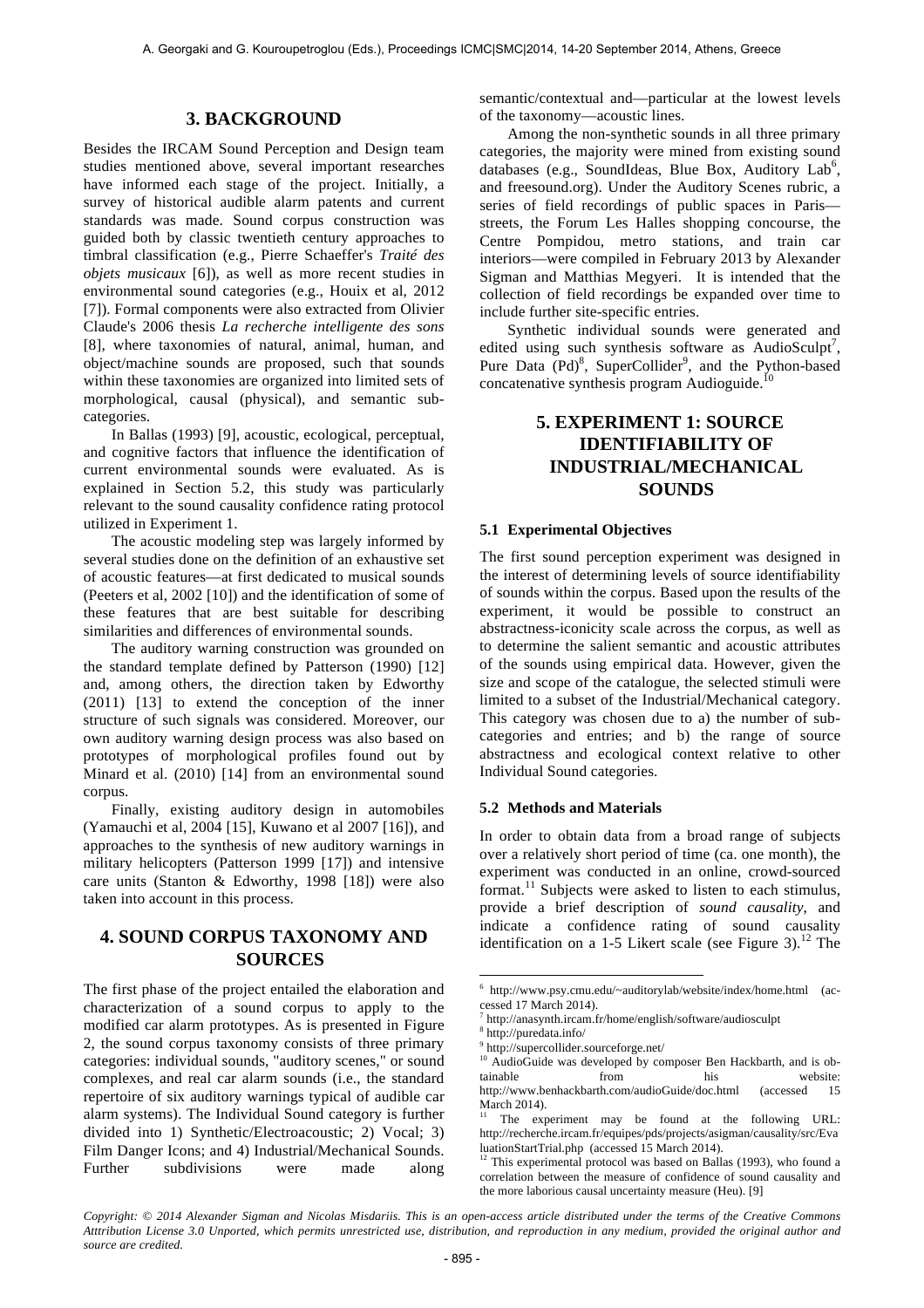stimuli were presented via an embedded Dewplayer.<sup>13</sup> The stimuli could be played back any number of times, but could not be paused and resumed mid-file. Thirtynine stimuli were presented in MPEG-3 format. Every sub-category of the Industrial/Mechanical category was represented by at least one stimulus.

All subjects were required to complete a trial session consisting of three practice trials prior to being directed to the experiment, in order to determine judgment



**Figure 2.** Sound corpus taxonomy, constructed in January-February 2014.

 $\overline{a}$ 

<sup>&</sup>lt;sup>13</sup> http://www.alsacreations.fr/dewplayer.html (accessed 15 March 2014).

*Copyright: © 2014 Alexander Sigman and Nicolas Misdariis. This is an open-access article distributed under the terms of the Creative Commons Atttribution License 3.0 Unported, which permits unrestricted use, distribution, and reproduction in any medium, provided the original author and source are credited.*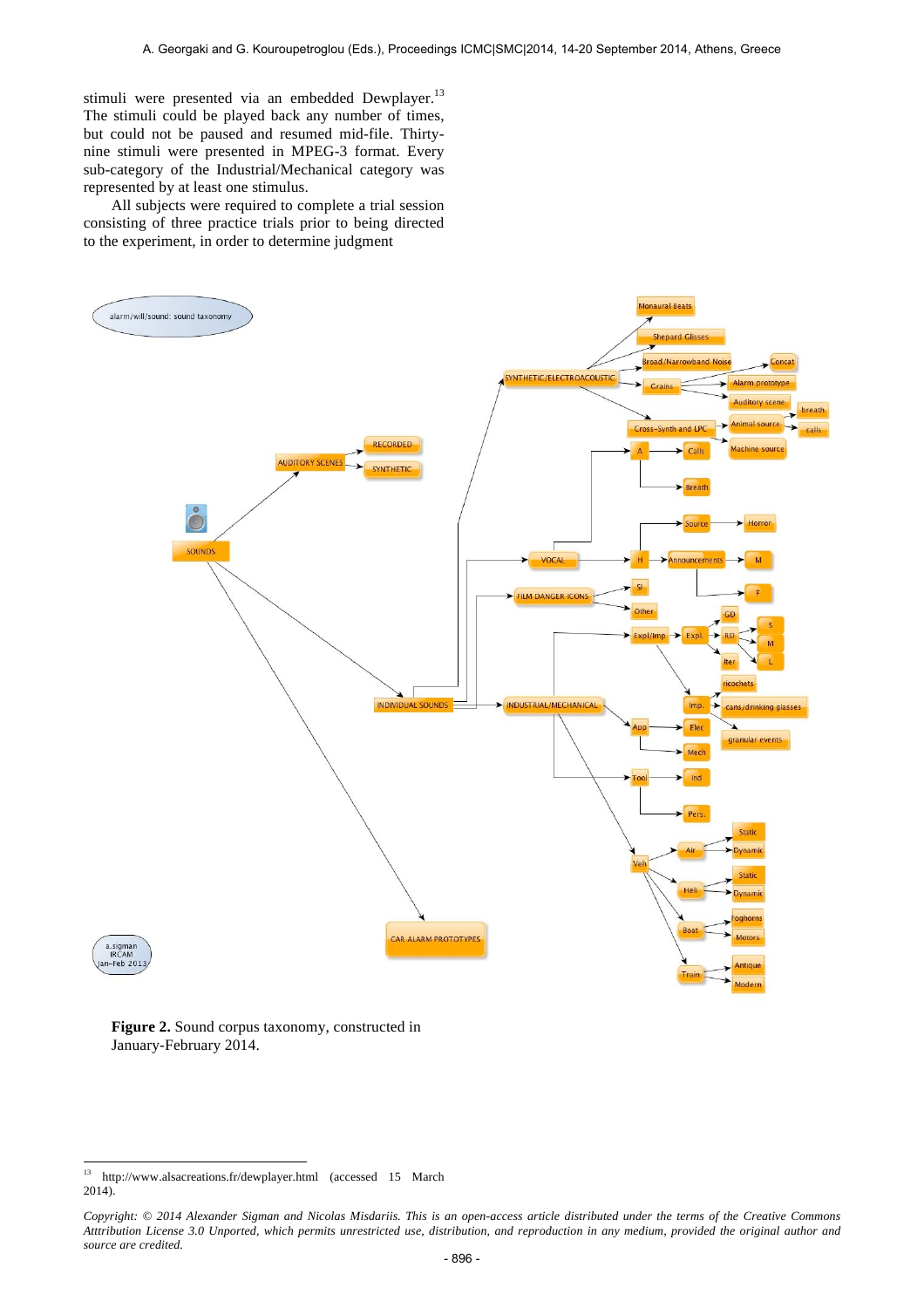stability for each participant. Subjects could not advance to the next trial until the "Sound Source Description" field was filled out. Once the experiment was completed, subjects were requested to submit a questionnaire pertaining to the subjects' professional and educational backgrounds, audio equipment used during the experiment, and acoustics of physical environment in which the subjects were located at the time of participating in the experiment. In addition, feedback regarding the experiment was solicited. The whole listening test lasted approximately thirty minutes. Subjects were not paid for their participation.

From an objective point of view, the use of an online procedure can appear to be either a blessing or a curse: as mentioned above, it allows a large number of participants representing a broad range of professional backgrounds and geographic locations to complete the experiment in a limited period of time. On the other hand, it may induce "noisy," unreliable data mainly due the inability to directly manage listener fatigue or lack of concentration within this protocol. The results presented below in section 5.3 should be examined in light of these limitations.



**Figure 3.** Experiment 1 user interface.

#### **5.3 Results**

Of the ca. 100 visitors to the experiment website, twentyfour subjects began the experiment. Of this subject pool, only fifteen subjects completed all trials. Data collected from the nine subjects who did *not* reach the end of the experiment was excluded from the analysis.

Figure 4 indicates the confidence ratings of the fifteen subjects across the thirty-nine stimuli. The stimuli are indicated on the *x-*axis from left to right in order of confidence rating (from low to high). A significant difference t-test was applied to the lowest and highest mean confidence ratings in order to locate the threshold between iconic (strongly identifiable) and non-iconic sounds. Stimuli and their respective mean confidence ratings are listed (alphabetically) in Figure 5.



**Figure 4.** Confidence rating means ( $\blacksquare$ ) and standard deviations ( $\blacktriangle$   $\blacktriangledown$ ) for 39 stimuli indicated from low (left) to high (right).

| <b>Stimulus</b>                       | <b>Mean Confidence Rating</b> |
|---------------------------------------|-------------------------------|
| $\mathbf{1}$<br>airco_off             | 2.80                          |
| $\overline{2}$<br>airco_on            | 3.73                          |
| $\overline{3}$<br>airplane_beginning  | 4.60                          |
| $\overline{4}$<br>airplane_end        | 3.00                          |
| $\overline{5}$<br>alarm_clock_bell    | 4.67                          |
| 6<br>ball ricochet                    | 3.60                          |
| 7<br>boat_motor_edited                | 2.80                          |
| $\overline{8}$<br>can_crushed_edited  | 3.00                          |
| 9<br>can_knocked_over                 | 3.20                          |
| 10<br>cannon_shot                     | 4.13                          |
| circular_saw<br>11                    | 3.67                          |
| 12<br>corkscrew                       | 4.87                          |
| 13 electric_screwdriver               | 3.33                          |
| 14<br>fog_horn                        | 4.33                          |
| 15 food_processor_off                 | 2.00                          |
| 16 grandfather_clock_bells            | 4.87                          |
| 17 grenade_blast                      | 2.93                          |
| 18<br>hand_mixer_off                  | 3.20                          |
| 19 helicopter_hovering                | 4.47                          |
| 20 helicopter_passing                 | 5.00                          |
| 21 machine_gun_3_iteration            | 4.33                          |
| 22<br>marbles_in_vase                 | 2.67                          |
| 23<br>med_clock_ticks                 | 2.83                          |
| 24<br>metronome                       | 3.60                          |
| 25 microwave_oven_begin               | 3.07                          |
| $\overline{26}$<br>microwave_oven_end | 3.80                          |
| 27<br>milling_machine_on              | 2.13                          |
| 28<br>rachet                          | 3.93                          |
| 29<br>sander_off                      | 3.27                          |
| 30<br>sander_on                       | 3.73                          |
| 31<br>saw_cutting_pipe                | 4.47                          |
| 32<br>shaver_middle                   | 4.13                          |
| 33<br>stopwatch_beep                  | 4.67                          |
| 34<br>train_antique                   | 4.53                          |
| 35<br>train_rail_noise                | 4.60                          |
| 36<br>vaccuum_end                     | 3.60                          |
| $\overline{37}$<br>vacuum_begin       | 3.93                          |
| 38<br>vacuum_cleaner_in_motion        | 2.33                          |
| 39<br>wooden_gears_excerpt            | 2.00                          |

**Figure 5.** The thirty-nine stimuli (listed alphabetically) and their respective mean confidence ratings.

*Copyright: © 2014 Alexander Sigman and Nicolas Misdariis. This is an open-access article distributed under the terms of the Creative Commons Atttribution License 3.0 Unported, which permits unrestricted use, distribution, and reproduction in any medium, provided the original author and source are credited.*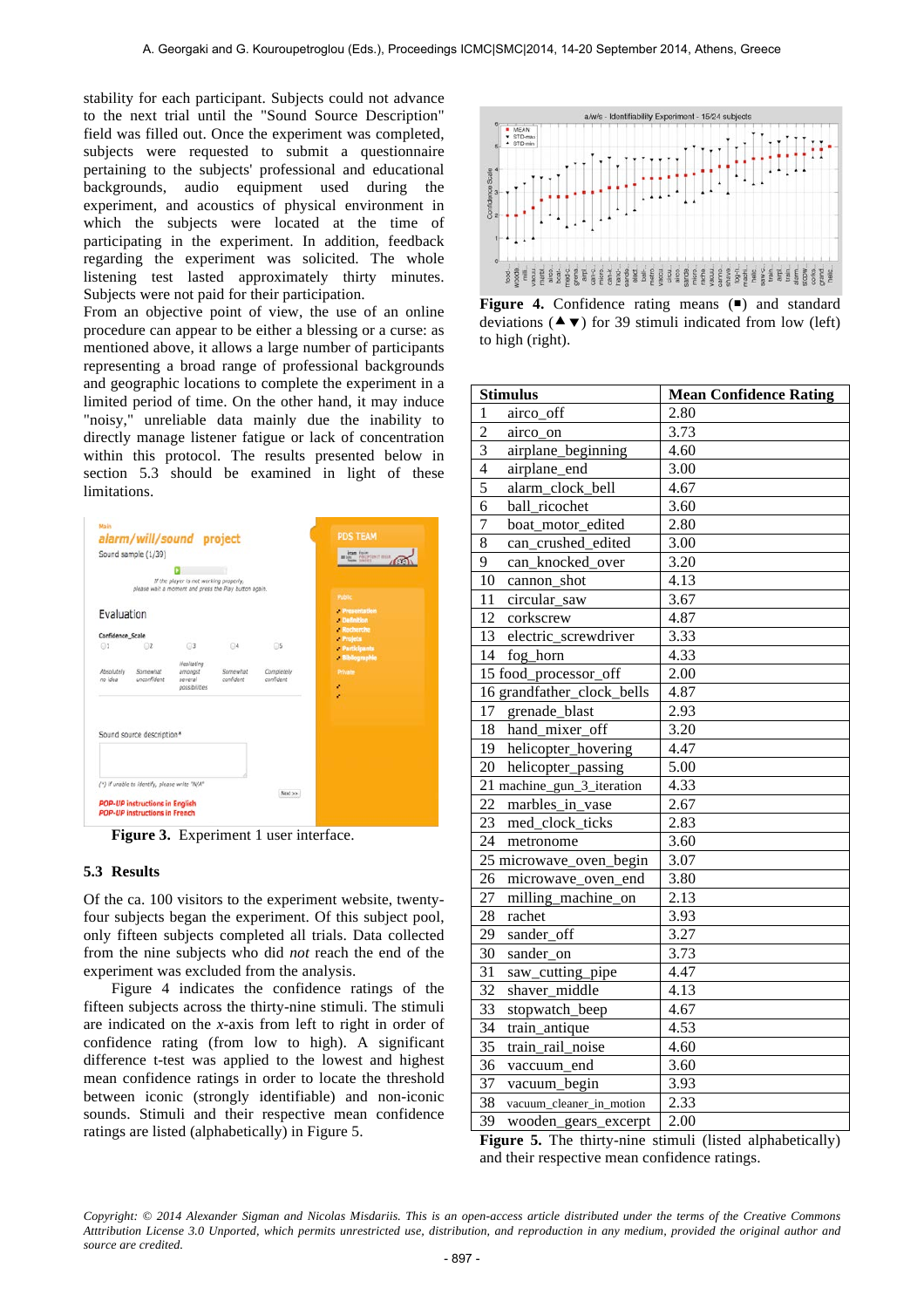Amongst the sound source descriptions provided by the subjects (in the field below the confidence scale on the experiment interface), the responses ranged in confidence and specificity. (In one case, for instance, a subject identified the brand of metronome of one of the stimuli.)

#### **5.4. Discussion**

The relatively high attrition rate amongst potential subjects (100 to twenty-four to fifteen) suggests two factors that discouraged participants from continuing with the experiment: 1) the duration required to complete the task (30-45 minutes) and 2) the fatiguing nature of the sounds presented. There was also no available "Save and Continue" option, so the experiment had to be conducted in one sitting. Experiment 2 will require a shorter completion time (ca. fifteen minutes), and will consist of stimuli of shorter durations.

The individual differences in confidence ratings and specificity of responses may be attributed in part to differences in experience with mechanical/electrical tools and industrial equipment. The sounds that caused the most confusion either had contextually-obscure sources (e.g., wooden gears or milling machine), impulsive (e.g., grenade blast, marbles in vase, or a ball-ricochet) or were steady-state and drone-like in nature, with motor sources (e.g., air conditioner, microwave oven, boat motor, or food processor). The iconic sounds were quite contextspecific (e.g., grandfather clock bells, antique train, or machine gun), time-varying (e.g. helicopter, airplane, or train passing), or common (e.g., corkscrew opening a bottle or alarm clock). Interestingly, a few sounds that were segmented into two stimuli produced different confidence scale ratings for each segment. The sound "airco-off" (air conditioner off) had a mean confidence rating of 2.8, while "airco-on" was correlated with a mean rating of 3.73. Similarly, "airplane-end" had a mean rating of 3.0, while the rating "airplane-beginning" fell to the right of the iconicity threshold, at 4.6. As otherwise drone-like, steady-state, motor-produced sounds, the onsets of "airco-on" and "airplane-beginning," as well as "sander-on," may have provided more spectral cues than the respective offsets. By contrast, the termination of "microwave-oven-end" (confidence rating  $= 3.8$ ) seems to have given more cues than "microwave-oven-begin" (confidence rating  $= 3.07$ ).

Despite the lower levels of participation than expected, these results did enable us to construct an abstraction-iconicity scale and to determine salient semantic characteristics of the sounds tested. It was concluded that the sounds falling to the right of the iconicity threshold would not function effectively in the car alarm context, as they were too closely associated with specific sources, which may very well exist within a vehicle's immediate environment (e.g., trains/airplanes/helicopters and clock chimes).

### **6. ACOUSTIC MODELING: PSC-HNR DESCRIPTOR SPACE**

The next step in the corpus characterization process was to compute perceptually relevant acoustic descriptors. The objective was to construct an acoustic descriptor space in which to situate the corpus sounds, thereby enabling us to trace relative distances between constituent sounds, as well as between extant sounds and new entries.

Several approaches were considered, including Mel Frequency Cepstral Coefficient (MFCC) attached to a Gaussian Mixture Model (GMM) and a Multi-Dimensional Scaling (MDS) analysis. It was ultimately decided that weighted-mean Perceptual Spectral Centroid (PSC) and Harmonicity-to-Noise Ratio (HNR)—two acoustic parameters included in the IrcamDescriptor 2.7 toolbox [19]—would be employed based upon a 2010 study by Misdariis et al. on metadescription and modeling of environmental sounds such as interior car sounds, air conditioners, car horns, and car doors [11]. This choice of descriptors was made due to the fact that, in the Misdariis et al. study, it has been shown that these two features appear to be significant in the perceptual description of environmental sounds. Moreover, this study also indicated that, in a first-level description, considering the mean value of the features! even if sounds are objectively non-stationary! corresponds to a perceptually relevant process (see correlation values between acoustic features and perceptual dimensions in [11]). That is the primary reason that we chose in the present study to remain on this first level and construct our "Acoustic Features Space" upon mean values of the features.

A two-dimensional PSC-HNR space was calculated and populated by the thirty-one Industrial/Mechanical sounds tested in Experiment 1 that fell below the iconicity threshold. Moreover, in order to fill empty or underrepresented zones of the space, hybrid sounds were constructed via the constant cross-synthesis of pairs of one-second samples of extant sounds in AudioSculpt. The resulting acoustic features space is illustrated in Figure 6.



Harmonicity-to-Noise Ratio (HNR) acoustic features

*Copyright: © 2014 Alexander Sigman and Nicolas Misdariis. This is an open-access article distributed under the terms of the Creative Commons Atttribution License 3.0 Unported, which permits unrestricted use, distribution, and reproduction in any medium, provided the original author and source are credited.*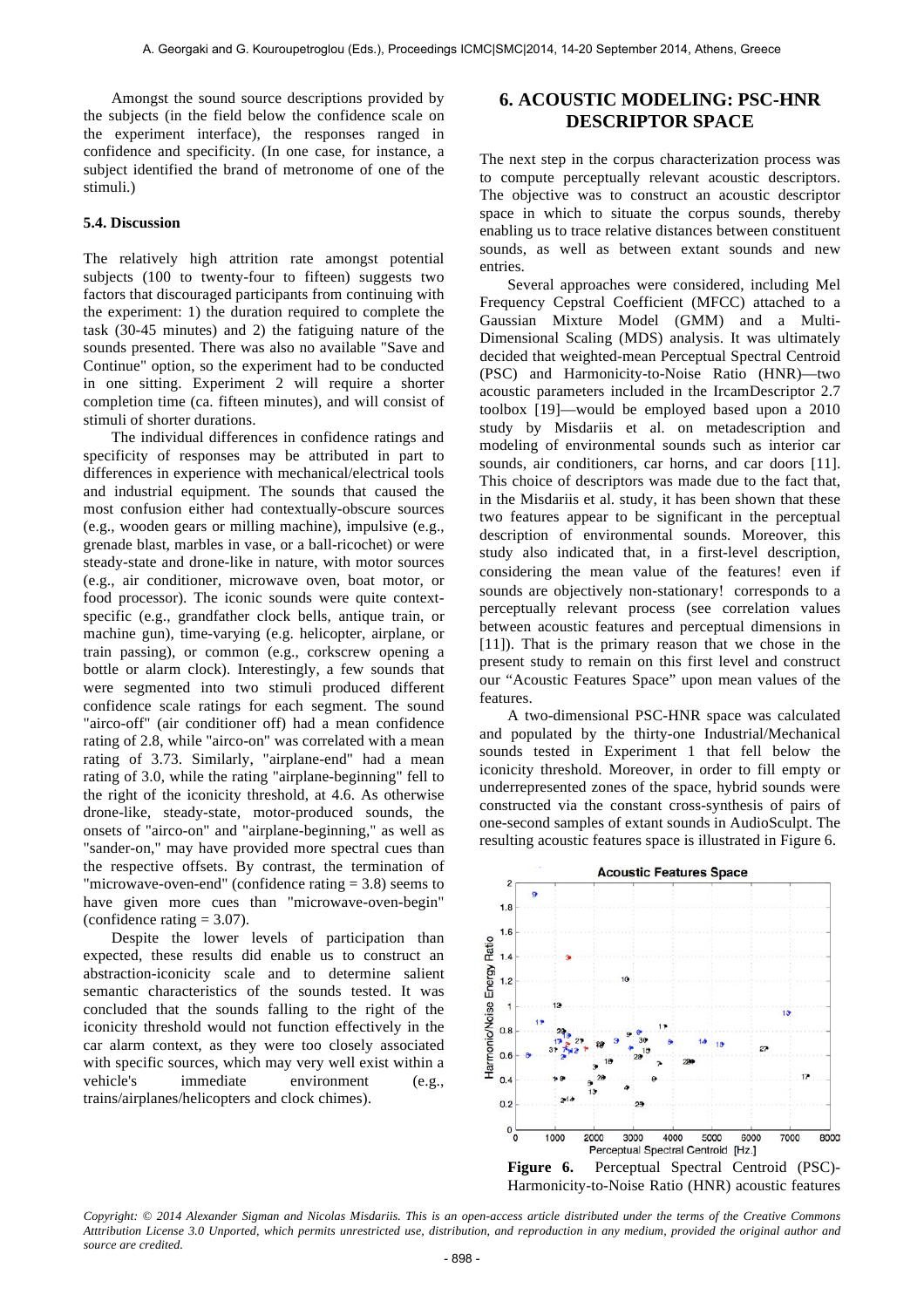space containing industrial/mechanical source sounds (black dots), actual car alarm sounds (red dots), and hybrid sounds (blue dots).

## **7. SYNTHETIC AUDITORY WARNING CONSTRUCTION**

Synthetic auditory warnings were constructed by combining: a) selected industrial/mechanical source sounds and hybrids placed within the acoustic descriptor space described above; b) five typical environmental sound envelopes; and c) the inter-onset intervals (IOI's) of the six alarms comprising a standard car alarm repertoire.

Of the set of stimuli shown in Figure 6, six original sounds and three cross-synthesized hybrids that lie at the extremes and center of the descriptor space were selected. In the Minard, et al. study [14] mentioned previously, six perceptually distinct environmental sound morphologies were devised and tested: 1) stable; 2) decreasing; 3) increasing; 4) pulse-train; 5) single impulse; and 6) rolling (see Figure 7). Given the iterative nature of these alarms, the "stable" category was excluded, as this inhibits recognition of new iterations in an ecological or experimental context.



**Figure 7.** Six environmental sound envelopes, rendered as breakpoint functions (BPF's) in Max/MSP.

As is presented in Figure 8, the inter-onset intervals of six standard car alarms were calculated (in Matlab<sup>14</sup>). Given the similarity in IOI of alarms 1 and 2, 3 and 5, and 4 and 6 (respectively) to each other, each pair of IOI's was averaged, producing three distinct IOI durations: 300 ms. (short), 536 ms. (medium), and 2082 ms. (long).

Since the combination of nine sources times five envelopes times three IOI's would still produce too many stimuli to be realistically tested in a sound perception experiment, and several combinations would create contradictions among the parameters (and by extension, lose perceptual salience in an auditory warning context), further exclusions were made on an intuitive (but empirical) basis. For instance, new onsets of sounds with a decreasing envelope and a short IOI were deemed imperceptible. On the opposite end of the scale, singleimpulse envelopes with long IOI's would lose the qualities of an auditory warning, given the latency between onsets. Similarly, impulsive and granular sourcesounds (e.g., wooden gears, or a toppled tin can) would not effectively be paired with long IOI's.

Once these restrictions were applied, it was possible to generate an array of contrasting stimuli to be employed in Experiment 2. This was achieved via the Max 6 patch. In the patch, the six environmental sound envelopes are rendered as breakpoint functions (BPF's), as is indicated in Figure 7. The user first chooses from amongst the nine possible source sounds mentioned above. This sound is modulated with one of the six BPF's, selected from a drop-down menu. The BPF duration and triggering/looping rate may be altered by clicking on one of nine IOI durations: six corresponding to the IOI's of the standard car alarms, the three others corresponding to the aforementioned averaged inter-onset intervals (300, 536, and 2082 ms., respectively). In addition, it is possible to trigger a Morphology Sequencer, which cycles through the six BPF's at the current IOI rate. The Morphology Sequencer loops until it is deactivated.



**Figure 8.** Six car alarm inter-onset intervals (IOI's). For each profile, the blue line represents the whole profile and the red line represents the elementary profile used for computing standard values of IOI's.

# **8. EXPERIMENT 2: ATTRACTION VS. REPULSION TO SYNTHETIC AUDITORY WARNINGS**

As was the case for Experiment 1, Experiment 2 will be conducted via an online, crowd-sourced format on the IRCAM Sound Perception and Design research team site. Subjects will be presented with synthetic auditory warning stimuli, and asked to rate the level of attraction or repulsion to the sound on a three-point scale (attraction/indifference/repulsion). In order to facilitate this task, the instructions to the experiment will include metaphors to other sensory modalities (e.g., attraction vs. repulsion to odors). In addition, the subjects will be presented with the following ecological scenario: one is confronted with a box emitting a given synthetic auditory warning. Does one feel compelled to pick up and open the box, ignore it, or to run away? With this scenario in mind, subjects will complete a brief listening test/practice trial prior to being directed to the experiment.

In the interest of limiting the required completion time for the experiment to fifteen minutes, a subset of the synthetic auditory warnings described above will be employed as stimuli. These stimuli will be selected on the basis of contrast of spectral and temporal characteristics. It is hoped that the results of this experiment will enable us to determine which synthetic auditory warnings would

 $\overline{a}$ 

<sup>&</sup>lt;sup>14</sup> http://www.mathworks.com/products/matlab/

*Copyright: © 2014 Alexander Sigman and Nicolas Misdariis. This is an open-access article distributed under the terms of the Creative Commons Atttribution License 3.0 Unported, which permits unrestricted use, distribution, and reproduction in any medium, provided the original author and source are credited.*